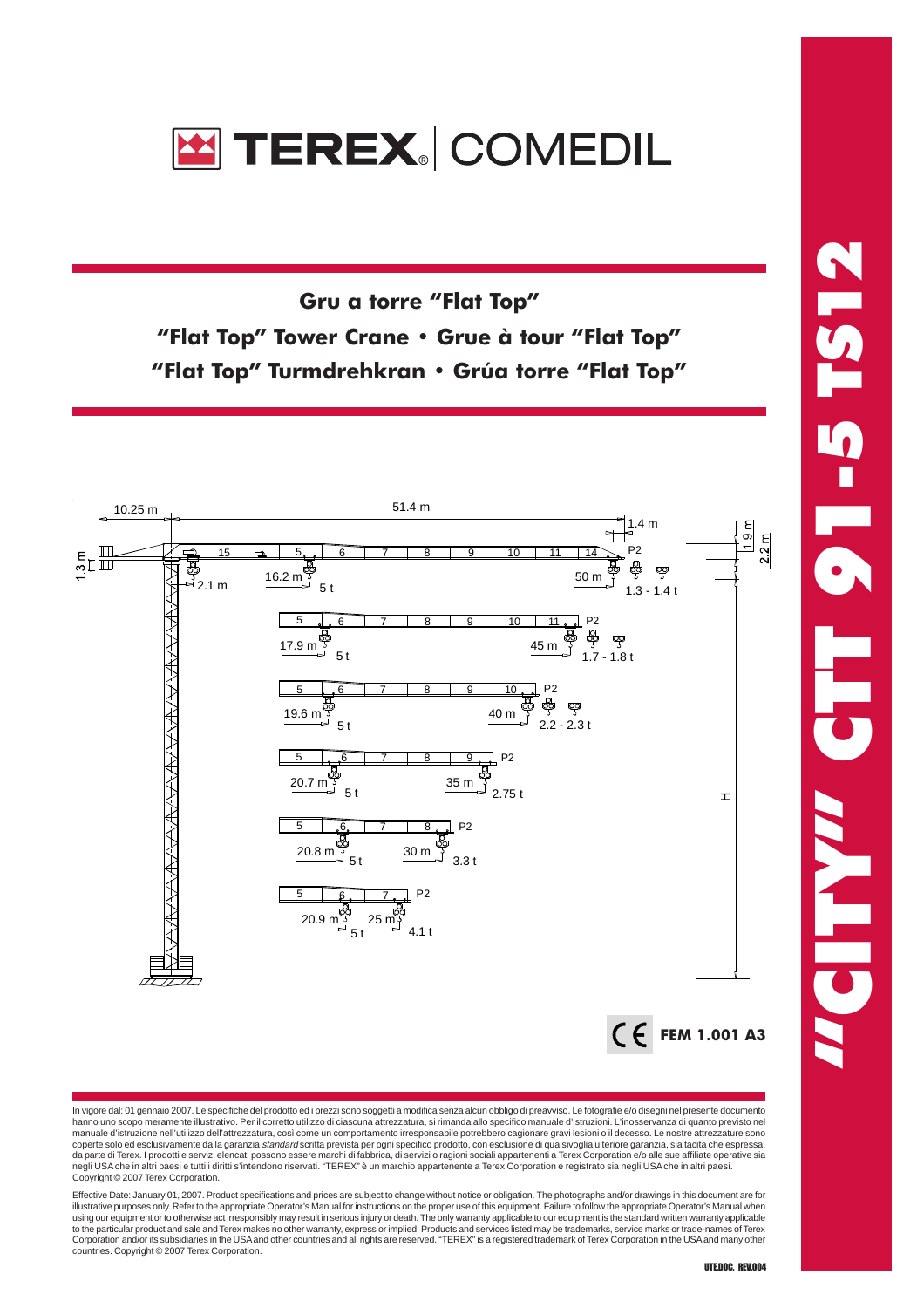## TEREX. COMEDIL



| Diagramma di portata<br><b>Load Diagram</b> | <b>SOLUTION</b><br>G <sub>D</sub> | Courbes de charges $\bigoplus$<br>Lastkurven | D) | Curvas de cargas $\bigoplus$ |  |
|---------------------------------------------|-----------------------------------|----------------------------------------------|----|------------------------------|--|
|                                             |                                   |                                              |    |                              |  |

| $\mathbf 6$      | CTT 91-5         |                |                     |             |              |              |     |                |                |      |      |      |                |      |      |     |
|------------------|------------------|----------------|---------------------|-------------|--------------|--------------|-----|----------------|----------------|------|------|------|----------------|------|------|-----|
| ⊌∲               | $\circledast$    | ∉              |                     | <b>AVVA</b> |              | m            | 5   | 10             | 15             | 20   | 25   | 30   | 3 <sub>5</sub> | 40   | 45   | 50  |
| 2.5 <sub>t</sub> |                  |                | $\sim$              | 30.63       | m            | $\mathbf{t}$ | 2.5 | 2.5            | 2.5            | 2.5  | 2.5  | 2.5  | 2.14           | 1.83 | 1.59 | 1.4 |
|                  | 2.5 <sub>t</sub> |                |                     | 29.53       | $\mathbf{m}$ | t            | 2.5 | 2.5            | 2.5            | 2.5  | 2.5  | 2.45 | 2.04           | 1.73 | 1.49 | 1.3 |
|                  |                  | 5 <sub>t</sub> | ÷.                  | 16.16       | m            | t            | 5   | 5              | 5              | 3.93 | 3.04 | 2.45 | 2.04           | 1.73 | 1.49 | 1.3 |
| 2.5 <sub>t</sub> |                  |                |                     | 33.93       | m            | $\ddagger$   | 2.5 | 2.5            | 2.5            | 2.5  | 2.5  | 2.5  | 2.41           | 2.07 | 1.8  |     |
|                  | 2.5 <sub>t</sub> |                |                     | 32.74       | m            | t            | 2.5 | 2.5            | 2.5            | 2.5  | 2.5  | 2.5  | 2.31           | 1.97 | 1.7  |     |
|                  |                  | 5 <sub>t</sub> | $\overline{a}$      | 17.88       | m            | t            | 5   | 5 <sup>5</sup> | 5              | 4.41 | 3.42 | 2.77 | 2.31           | 1.97 | 1.7  |     |
| 2.5 <sub>t</sub> |                  |                |                     | 37.19       | m            | $\mathbf{t}$ | 2.5 | 2.5            | 2.5            | 2.5  | 2.5  | 2.5  | 2.5            | 2.3  |      |     |
|                  | 2.5 <sub>t</sub> |                |                     | 35.92       | m            | $\ddagger$   | 2.5 | 2.5            | 2.5            | 2.5  | 2.5  | 2.5  | 2.5            | 2.2  |      |     |
|                  |                  | 5 <sub>t</sub> | ä.                  | 19.58       | m            | t            | 5   | 5              | 5 <sup>1</sup> | 4.88 | 3.8  | 3.08 | 2.58           | 2.2  |      |     |
|                  | 2.5 <sub>t</sub> |                | $\mathcal{L}^{\pm}$ | 35          | m            | $\mathbf{t}$ | 2.5 | 2.5            | 2.5            | 2.5  | 2.5  | 2.5  | 2.5            |      |      |     |
|                  |                  | 5 <sub>t</sub> | ÷.                  | 20.68       | m            | t            | 5   | 5              | 5              | 5    | 4.04 | 3.29 | 2.75           |      |      |     |
|                  | 2.5 <sub>t</sub> |                |                     | 30          | $\mathbf{m}$ | t            | 2.5 | 2.5            | 2.5            | 2.5  | 2.5  | 2.5  |                |      |      |     |
|                  |                  | 5 <sub>t</sub> | ÷.                  | 20.76       | m            | t            | 5.  | 5              | 5              | 5    | 4.06 | 3.3  |                |      |      |     |
|                  | 2.5 <sub>t</sub> |                | $\mathcal{L}^{\pm}$ | 25          | m            | $\mathbf t$  | 2.5 | 2.5            | 2.5            | 2.5  | 2.5  |      |                |      |      |     |
|                  |                  | 5 <sub>t</sub> | ÷.                  | 20.94       | m            | t            | 5   | 5              | 5              | 5    | 4.1  |      |                |      |      |     |

Altre installazioni **Autres implantations** Otras implantaciones Other configurations **CD** Aufstellmöglichkeiten

GB  $\bullet$ 

 $\bullet$  $\bullet$ 

 $\bullet$ 

 $\blacksquare$ म्  $\circ$ **Northern** i  $\bf{m}$  $\mathbf{r}$ **Killich** Gru ancorata I Crane tied to the structure GB Grue ancrée F Geankerter Kran D Grúa anclada  $\blacktriangleleft$ E

\*\*\*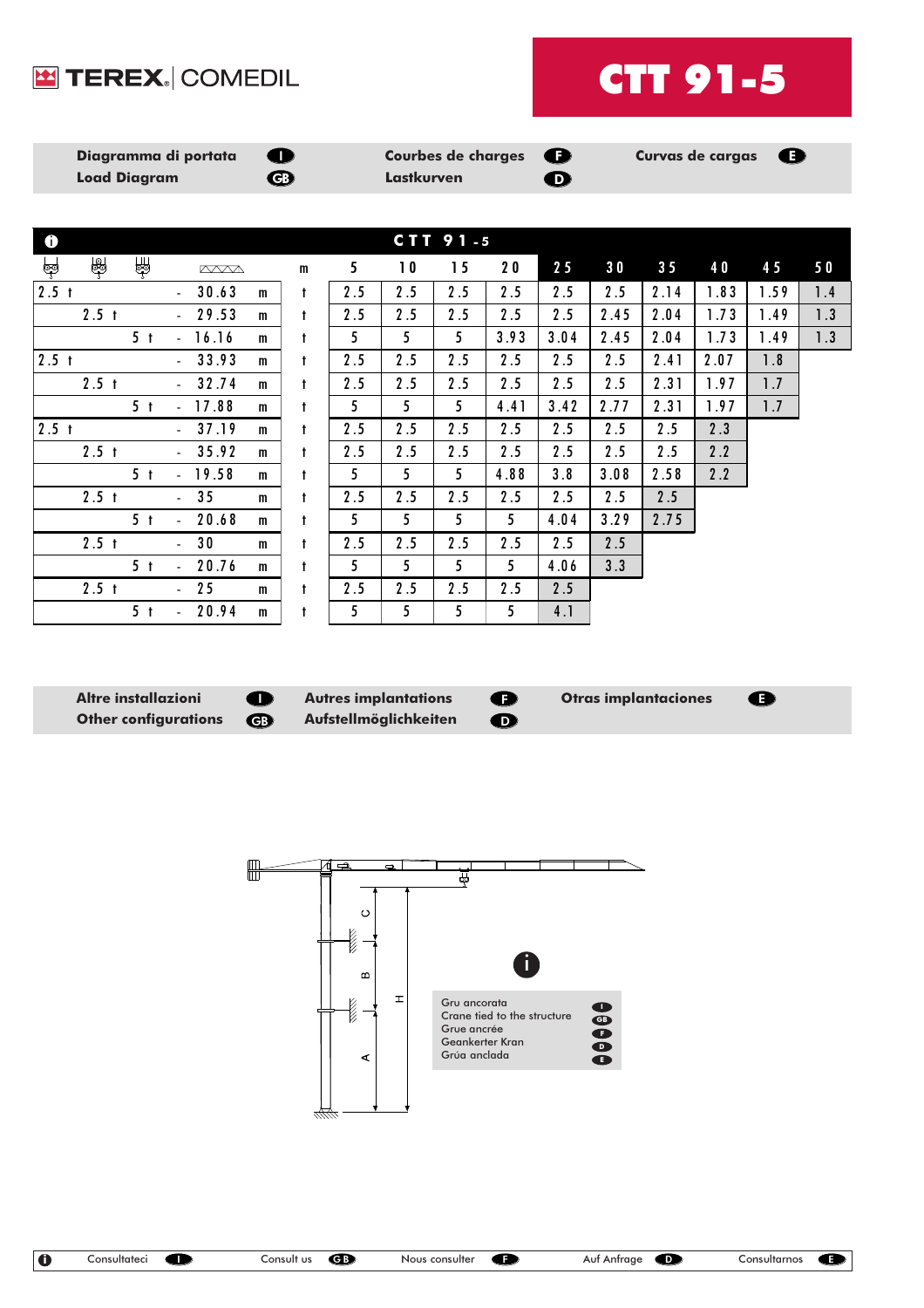

Altezza massima<br>sotto gancio